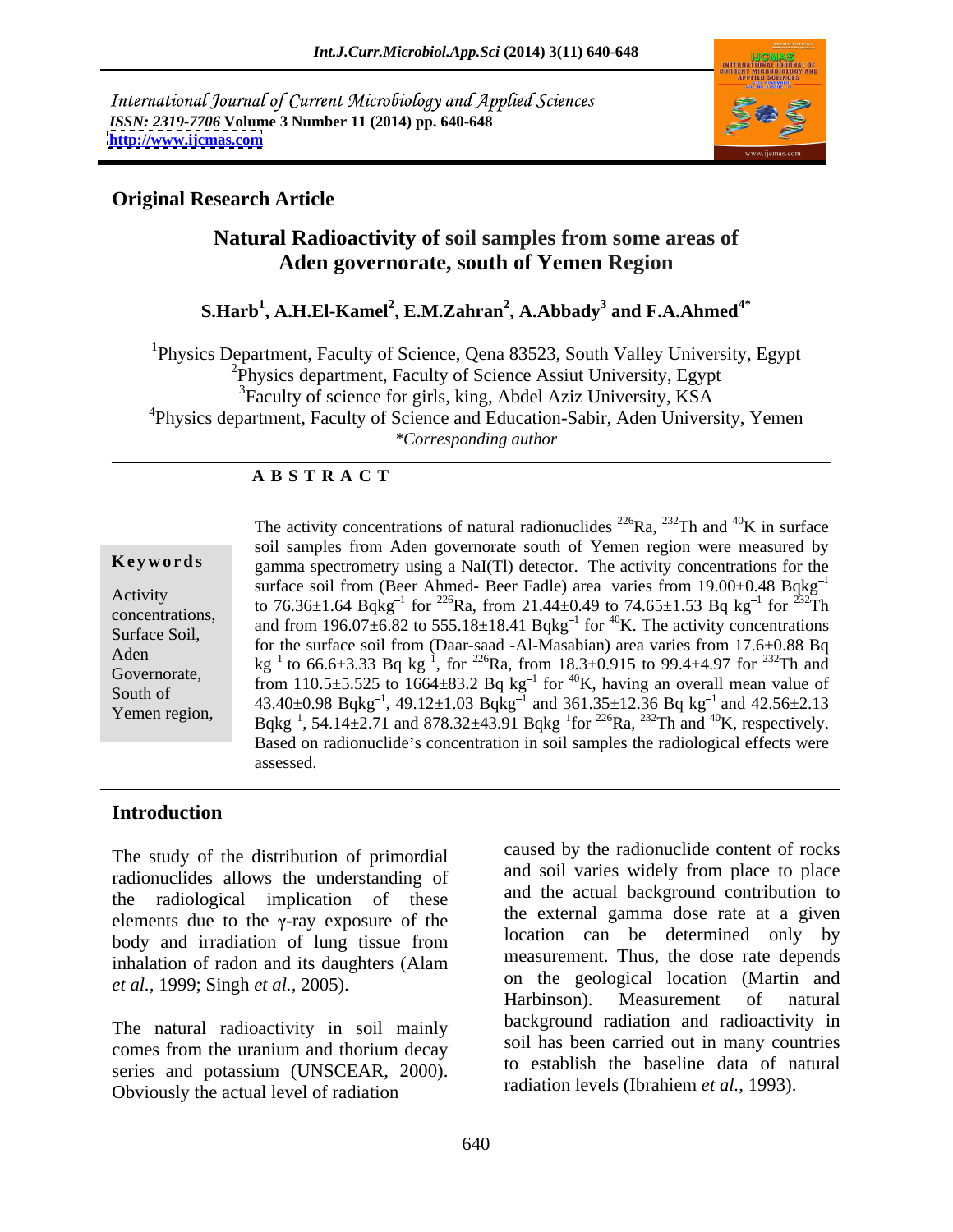All of these spectrometric measurements **Detection Technique** indicate that the three components of the situations both outdoors and indoors. Since uranium series are produced by radium and 1979). effect of the scattered radiation from the

radioactivity (Ra-226, Th-232 and K-40) of surface soil from Beer Ahmed- Beer Fadle estimated of the radiation hazard.

radioactivity in soil, surface-soil samples were collected randomly from different an auger hole at a depth of about 0-25 cm so as to sample the natural soil. After collection, samples were crushed into fine powder by using mortar and pestle. The final emissions at 583.19, 2614 keV Gamma-<br>grain-sizes of the samples were obtained by lines. <sup>40</sup>K activity determined from the grain-sizes of the samples were obtained by straining through a 100 micron-mesh size. An average 400g of soil is used per sample.

Before measurement samples were dried in source QCYB41 from Physikalisch an oven at a temperature of 100°C for 24 in an airtight PVC container and kept for about a four-week period to allow the efficiency calibration has been radioactive equilibrium among the daughter products of radon ( $^{222}$ Ra), thoron ( $^{220}$ Ra) and their short lived decay products.

# **Detection Technique**

external radiation field, namely from the  $\gamma$ - Each sample was measured with a gammaemitting radionuclides in the U-238 and Th- ray spectrometer consisting of a NaI(Tl) 232 series and K- 40, made approximately setup and multichannel analyzer 8192 equal contributions to the externally incident channel, with the following specifications:<br>  $\gamma$ -radiation dose to individuals in typical resolution (FWHM) at 1.33 MeV  ${}^{60}Co$  is 60 98.5% of the radiological effects of the is 7.5%. The detector is shielded in a its daughter products, the contribution from steel (10 mm thick) and led (30 mm thick). the U-238 and the other Ra-226 precursors This shield serves to reduce different are normally ignored (Zastawny *et al.,* background radioactivity. To minimize the The paper aimed to measure natural the chamber. Then the sample was placed channel, with the following specifications: resolution (FWHM) at 1.33 MeV  ${}^{60}Co$  is 60  ${}^{60}Co$  is 60 keV – relative efficiency at 1.33 MeV  ${}^{60}Co$  $60<sub>Co</sub>$ chamber of two layers starting with stainless effect of the scattered radiation from the shield, the detector is located in the center of over the detector for at least 10h.

and Daar-saad -Al-Masabian areas and The spectra were either evaluated with the **Materials and Methods of a spread sheet (Microsoft Excel)** to **Sampling and samples preparation** activity of the samples was determined via For the measurement of the natural intensity of the 295.22, 351.93 keV, for locations in the Aden governorate south of activity of the sample was determined from Yemen region. The soil was collected from the daughters  $(^{226}Ac)$ ,  $(^{212}Pb)$  and  $(^{206}Ti)$ computer software program Maestro (EG&G ORTEC), or manually with the use calculate the natural radioactivity.  $226$ Ra its daughters  $(^{214}Pb)$  and  $^{214}Bi)$  through the  $^{214}$ Bi) through the  $^{214}Pb$  Gamma-lines and 609.31, 1120, 1764.49 keV, for  $^{214}$ Bi Gamma-lines.  $^{232}$ Th the daughters  $(^{228}Ac)$ ,  $(^{212}Pb)$  and  $(^{208}Ti)$ through the intensity of 209.25, 338.32, 911.2 keV Gamma-lines for  $(^{228}Ac)$ ,  $(^{212}Pb)$ emissions at 238.63 keV and  $(^{208}Ti)$ emissions at 583.19, 2614 keV Gammalines.  $^{40}$ K activity determined from the 1460.7 keV emissions Gamma-lines.

hours. Each sample was packed and sealed which has ten radionuclides with twelve  $\gamma$ -The detector was calibrated using standard source QCYB41 from Physikalisch Technische Bundesanstalt PTB, Germany; ray emitters ranged from 230 to 1836 keV, the efficiency calibration has been calculated (Fig. 1 and 2).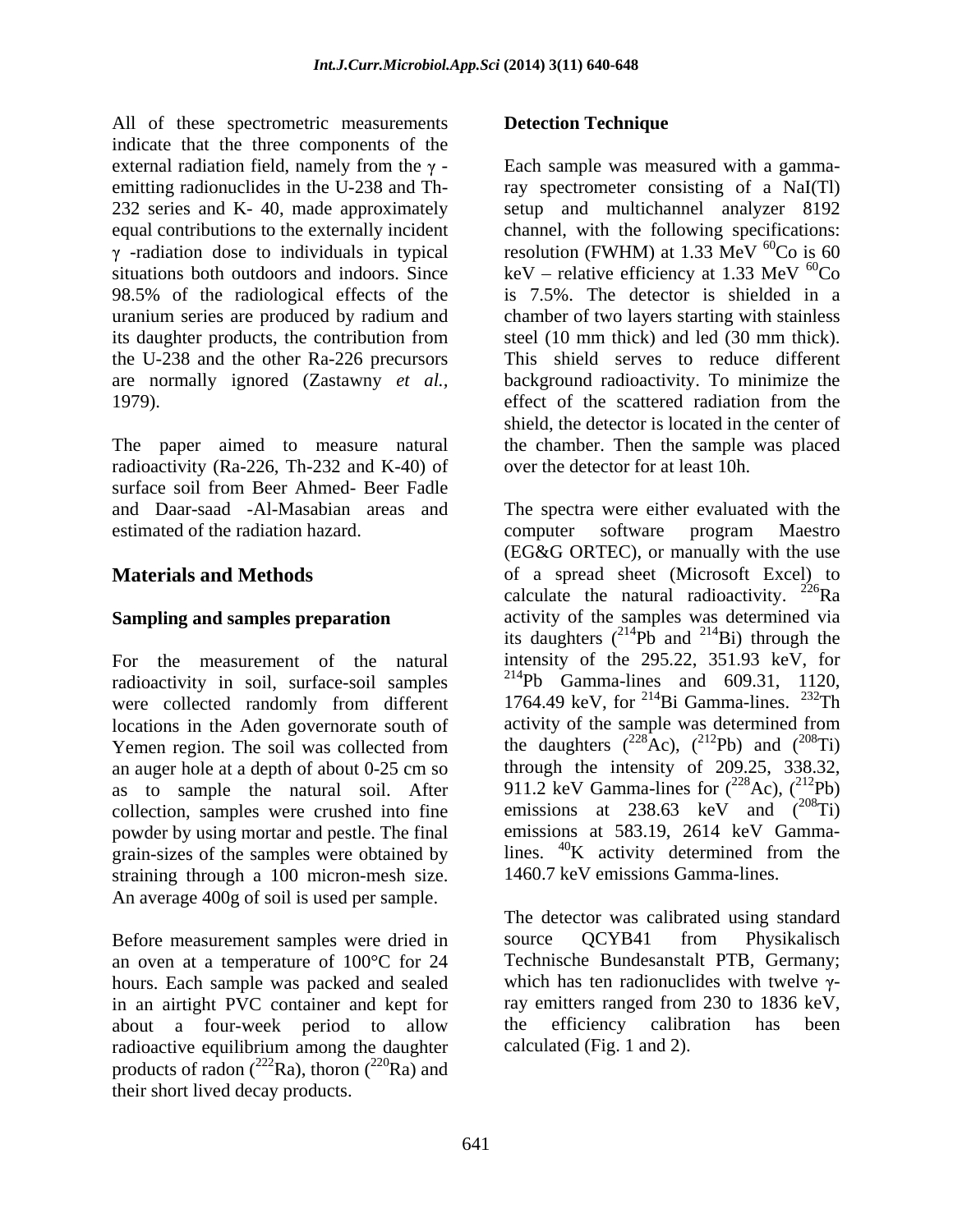$$
A_{\mathbf{E}} = \frac{NP}{t_c I_r (E_r) \mathcal{S}(E_r) \mathcal{M}}
$$
occupancy of 20% and 80% for indoors  
(UNSCEAR, 1993).  
(1)

Where NP is the number of count in a given follows: peak area corrected for background peaks of a peak at energy  $E, \varepsilon$  ( $E<sub>\gamma</sub>$ ) the detection efficiency at energy E, t<sub>c</sub> is the counting  $= Absorbed\, dose\,(nGy\,h^{-1}) \times 8760\,h.yr^{-1} \times 0.$ lifetime,  $I_{\gamma}$  (E<sub> $\gamma$ </sub>) the number of gammas per disintegration of this nuclide for a transition at energy E*,* and M the mass in kg of the measured sample (Harb, 2004).

### **Calculation of air-absorbed dose rate**

The external, terrestrial  $\gamma$ -radiation, criterion:<br>absorbed dose rate in air at a height of about 1 m above the ground is calculated by using the conversion factor of 0.042 nGy  $h^{-1}$ / Bq  $kg^{-1}$  for  $^{40}K$ , 0.455 nGy h<sup>-1</sup>/Bq  $kg^{-1}$  for Where A<sub>P</sub> A<sub>F</sub> and A<sub>F</sub> are the activity Equal to the set of the set of the set of the set of the set of the set of the set of the set of the set of the set of the set of the set of the set of the set of the set of the set of the set of the set of the set of the (UNSCEAR, 1993) assuming that  $^{137}Cs$ ,  $^{90}Sr$  respectively. and the 235U decay series can be neglected. They contribute very little to the total dose **Internal hazard index** from the environmental background (Kocher and Sjoreen, 1985; Jacob *et al.,* 1986; Leung

$$
D (nGy.h-1) = (0.4551) AU + (0.583) ATh + (0.042) AK
$$
 (2)

Where:  $A_{Ra}$ ,  $A_{Th}$  and  $A_K$  are the mean activity concentrations of  $238$ U,  $232$ Th and  $^{40}$ K, respectively in (Bq kg<sup>-1</sup>).

### **Calculation of annual effective dose**

following must be considered: (a) the

**Measurement of natural radioactivity** conversion coefficient from absorbed dose Through calculating the area under the peak occupancy factor. The annual, estimated, (net area) and by means of the detector average, effective- dose equivalent received efficiency curve, the specific activity by a member is calculated using a (activity concentration)  $A_{Ei}$  was determined conversion factor of 0.7 Sv  $Gy^{-1}$ , which is using the formula. used to convert the absorbed rate to human in air to effective dose and (b) the indoor  $\frac{1}{1}$  which is , which is effective-dose equivalent with an outdoor occupancy of 20% and 80% for indoors (UNSCEAR, 1993).

> The annual effective doses are determined as follows:

**Effective dose rate (mSv.vr**<sup> $-1$ </sup>) **)**  $(3 \times 8760 \text{ h.yr}^{-1} \times 0.$  *×0.*   $7 \times (10^3 \text{ mSv} / 10^9) \times 0.2 \text{ (nGv}^1)$  (3)  $(x) \times 0.2$  (nGy<sup>-1</sup>) (3) *)* **(3)**

### **External hazard index**

The external, terrestrial  $\gamma$ -radiation,  $\alpha$  -riterion. External hazard index due to the emitted gamma-rays of the samples are calculated and examined according to the following criterion:

$$
H_{ex} = A_{Ra}/370 + A_{Th}/259 + A_{K}/4810 \le 1
$$
  
2 nGy h<sup>-1</sup>/ Bq (4)

 $\log k$ g<sup>-1</sup> for Where  $A_{R}$ ,  $A_{m}$  and  $A_{V}$  are the activity concentrations of <sup>226</sup>Ra, <sup>232</sup>Th and <sup>40</sup>K,  $^{40}$ K, respectively.

### **Internal hazard index**

*et al.,* 1990). and its short-lived products are also  $D(nGy.h^{-1}) = (0.4551) A_U + (0.583) A_{Th} +$ <br>internal exposure to radon and its daughter  $(a + b) = (0.4551) A<sub>U</sub> + (0.583) A<sub>Th</sub> +$  internal exposure to radon and its daughter  $(0.042) A_K$  (2) products is quantified by the internal hazard In addition to external hazard index, radon hazardous to the respiratory organs. The index (Hin), which is given by the equation. (Beretka and Mathew, 1985).

$$
H_{in} = A_{Ra}/185 + A_{Th}/259 + A_{K}/4810 \le 1
$$
\n<sup>(5)</sup>

To estimate annual effective doses, the be less than unity for the radiation hazard to The values of the indeces (Hex, Hin) must be negligible.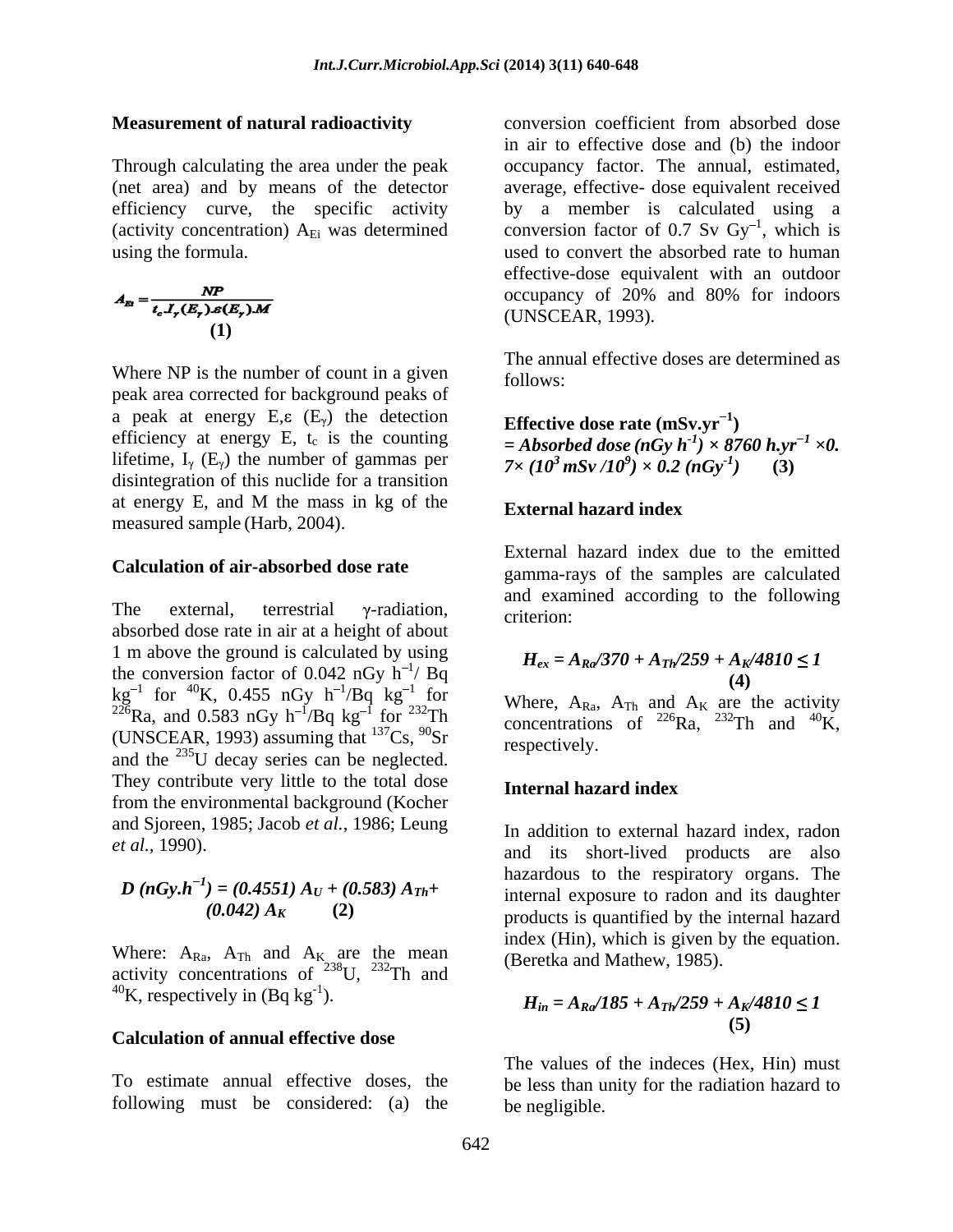The results for the activity concentrations of U-238 series (Ra-226), Th-232 series (Th- 232), as well as K-40, expressed in Bq/kg for samples obtained from Beer Ahmed- Beer Fadle and Daar-saad-Al-Masabian area present in Table 1 and Table 2. From gamma dose rates due to naturally occurring obtained results the range of Ra-226 values was  $19.00 \pm 0.48$  to  $76.36 \pm 1.64$  and K-40 were calculated based on their 17.6±0.88 to 66.6±3.33. The values for Th- 232 were 21.44±0.49 to 74.65±1.53 and 18.3±0.915 to 99.4±4.97. While the values for K-40 were 196.07±6.82 to 555.18±18.41 and 110.5±5.525 to1664±83.2, for Beer Ahmed- Beer Fadle and Daar-saad -Al- Masabian area respectively. From table 1 it can be noticed. mean annual effective dose was 0.078 and

- The average value of Ra-226 and Th- 232 at Beer Ahmed- Beer Fadle and Daar-saad -Al-Masabian are closed. This narrow range of the activity concentrations is probably due to the fact that the sites studied cover an area with similar aquifer lithology's and Beer Ahme<br>
consequent not large differences in Masabian. consequent not large differences in radionuclide solubilities and mobilities. While the average values of K-40 at Fr<br>Daar saad, Al Masshian higher than that Daar-saad -Al-Masabian higher than that in Beer Ahmed- Beer Fadle this is may be due to the wide using of different quantities or species of fertilizers.
- The activity concentrations of Ra-226,  $\bullet$ Th-232 and K-40 in all area under study are higher than the Worldwide mean values that recorded by UNSCEAR, Daar-saad -<br>2000. (35, 30)  $et \, al.,\, 2012$  $2000(35, 30)$  et al., 2012)
- Except the value of K-40 in Beer Ahmed- Beer Fadle lower than worldwide mean values that recorded by UNSCEAR (2000), (412 Bq kg<sup>-1</sup>).<br>The average values of Ra-226, Th-232
- The average values of Ra-226, Th-232 and K-40 are close to Sana'a, Yemen and Juban, Yemen value and lower than

**Results and Discussion** Assalamya-Alhomira, Yemen, (Emran, 2012).

> Table 2 shows the average values of absorbed dose rate, annual effective dose, external hazard index and internal hazard index of the studied soil samples. The gamma dose rates due to naturally occurring terrestrial radionuclides Ra-226, Th-232 and activities in soil samples, determined by gamma-ray spectrometry.

The absorbed gamma dose rate due to these radionuclides were 63.59, 88.39  $nGvh^{-1}$  for  $\frac{1}{2}$  for for Beer Ahmed-Beer Fadle and Daar-saad -Al- Masabian area, respectively. The estimated 0.108 mSv. The external hazard index  $(H_{\infty})$ was calculated the mean value was 0.38 and 0.51 for Beer Ahmed-Beer Fadle and Daar saad -Al-Masabian area respectively.

The internal hazard index  $(H_{in})$  was also calculated, the value was 0.49 and 0.62 for Beer Ahmed-Beer Fadle and Daar-saad -Al- Masabian.

From table 2 it can be observed that:

- The values of absorbed dose rate in Beer Ahmed-Beer Fadle were lower than its values in Daar-saad -Al-Masabian area.
- The values of absorbed dose rate in Beer Ahmed-Beer Fadle area were lower than its values in Yemen soil which recorded  $86.89 \text{ nGyh}^{-1}$  and close to its values in and close to its values in Daar-saad -Al-Masabian area. (Shaban *et al.,* 2012)
- $\text{values } (57 \text{ nGyh}^{-1}) \text{ (UNSCEAR } 2000).$ The values of absorbed dose rate in Beer Ahmed-Beer Fadle and Daar-saad -Al- Masabian were higher than the world
	- Values of annual effective dose in Beer Ahmed-Beer Fadle were lower than the values in Daar-saad -Al-Masabian.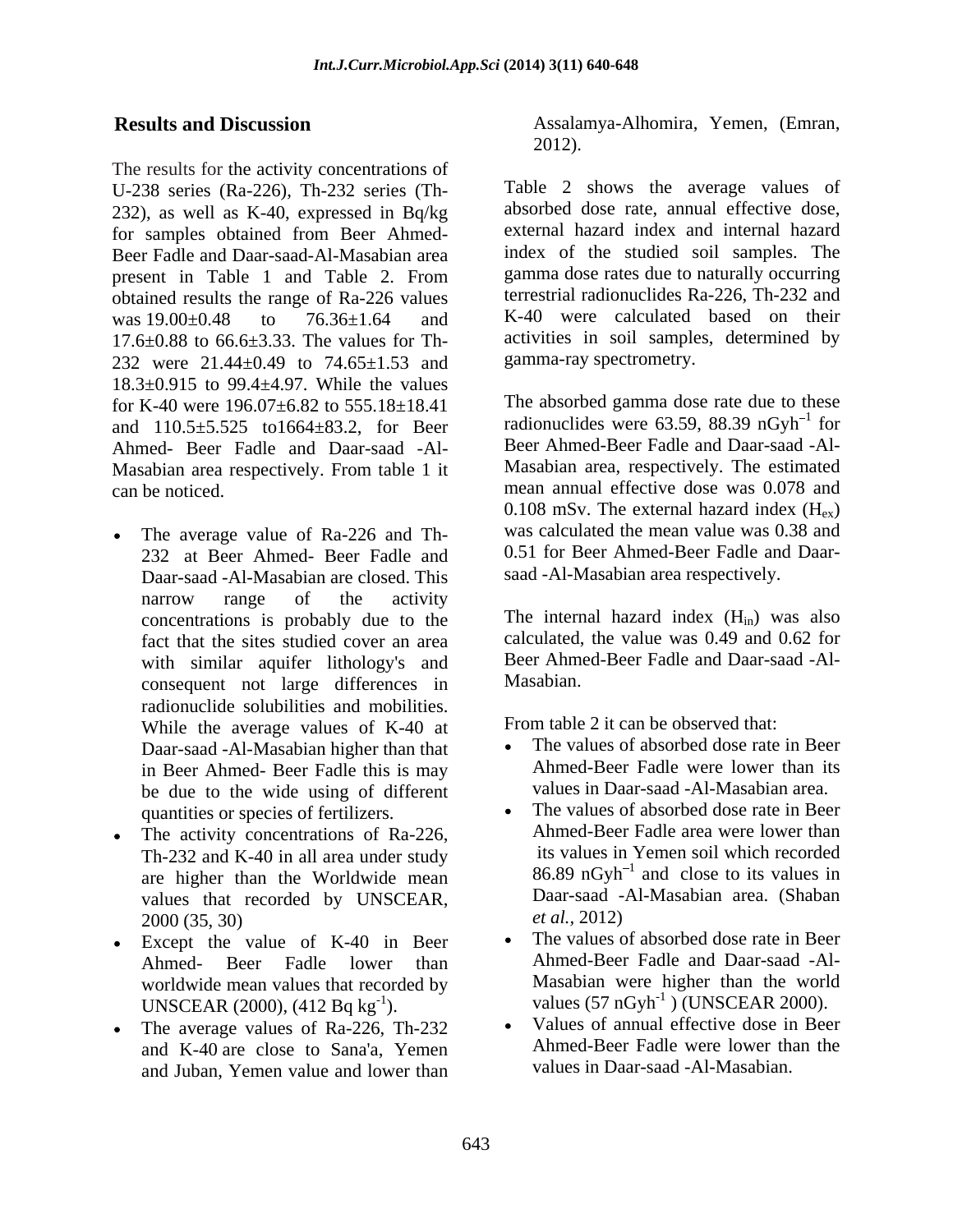- $\bullet$
- Daar-saad -Al-Masabian area were higher than worldwide values, 0.07 mSv,
- Values of Hex and  $H_{in}$  in present work<br>are lower than unity.

The values of annual effective dose in Finally , from the obtained results, we can Beer Ahmed-Beer Fadle were close to concluded that the area under investigation worldwide values, 0.07 mSv, have a normal background radiation and respectively which reported in may be not pose radiological risks to the (UNSCEAR, 2000) population owing to harmful effects of The values of annual effective dose in ionizing radiation from the naturally ionizing radiation from the naturally occurring radionuclides in soil.

respectively which reported in Figures 3 and 4 show the average values for (UNSCEAR, 2000). absorbed dose rate, annual effective dose are lower than unity. samples under investigation, respectively. and external and internal hazard index in all







 **Figure.2** The energy spectrum recorded for soil sample by scintillation detector NaI(Tl)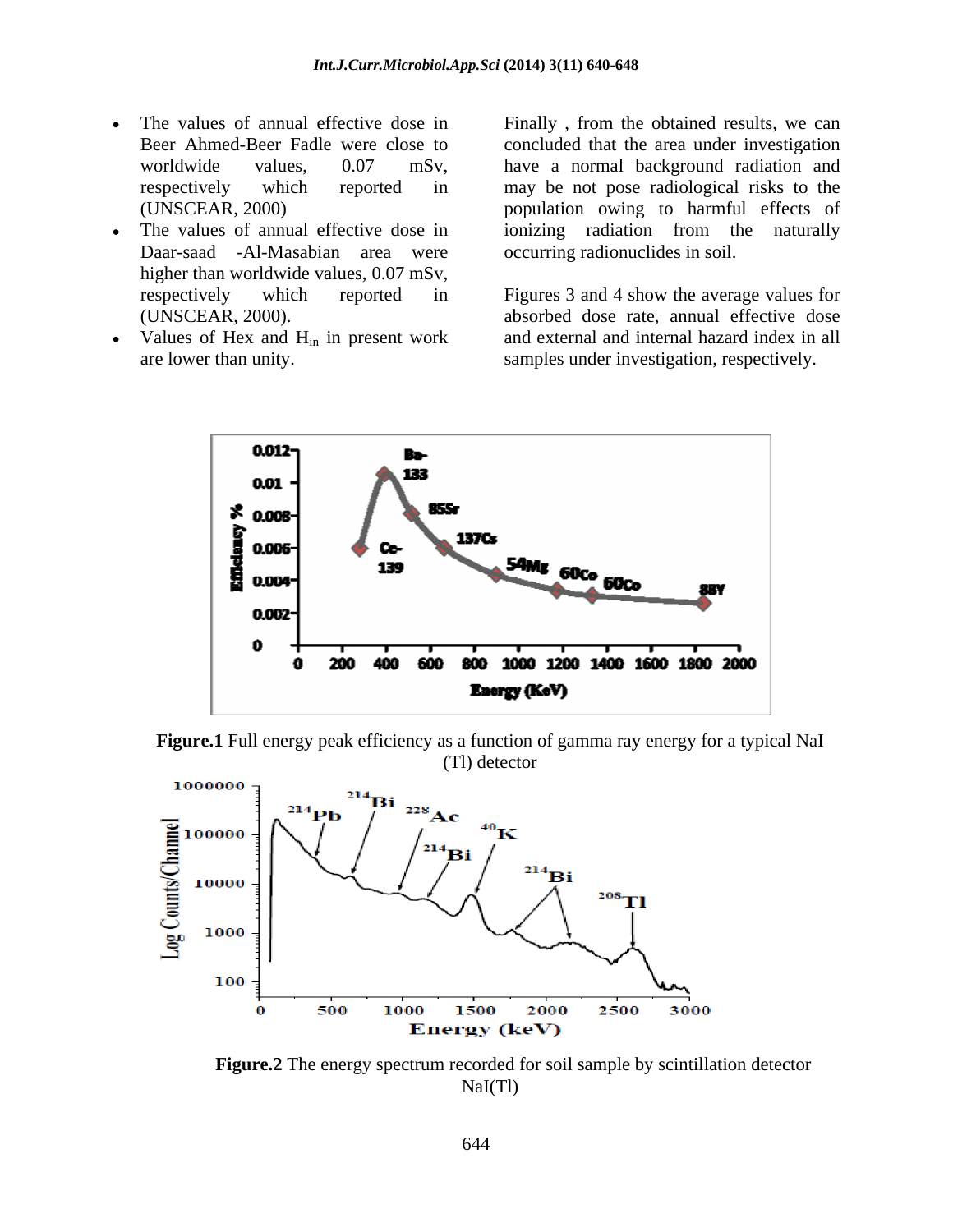| N <sub>0</sub><br>oncentration<br>concentration<br>$\frac{\text{Bq kg}^{\cdot 1}}{226 \text{Ra}}$<br>$\frac{\text{Bq kg}^3}{226 \text{Ra}}$<br>$^{232}$ Th<br>$^{232}$ Th<br>$^{40}$ K<br>$\rm ^{40}K$<br><b>Beer Ahmed-</b><br>Daar-saad<br><b>Beer Fadle</b><br>Al-Masabian<br>$35.60\pm0.79$ 423.60 $\pm14.66$ Soil-1 21.5 $\pm1.075$ 18.3 $\pm0.915$ 110.5 $\pm5.525$<br>$\left  \frac{26.20 \pm 0.58}{211.33 \pm 7.77} \right $ Soil-2<br>$ 61.3 \pm 3.065 $ 1180 $\pm$ 59.4<br>$49.8 \pm 2.49$<br>$\left  26.85 \pm 0.60 \right  232.05 \pm 7.98$ Soil-3<br>$25.6 \pm 1.28$ 443.1 $\pm$ 22.155<br>$33.8 \pm 1.69$<br>$ 40.80\pm0.88 401.90\pm14.05 $ Soil-4<br>$66.6\pm3.33$   99.4 $\pm4.97$   446.1 $\pm22.305$<br>$34.86 \pm 0.84$<br>$35.07 \pm 0.75$ 262.95 $\pm$ 9.03 Soil-5<br>$40.9 \pm 2.045$   $50.8 \pm 2.54$   $956 \pm 47.8$<br>$31.46 \pm 0.75$<br>$37.2 \pm 1.86$ 396.1 $\pm$ 19.805<br>$56.6 \pm 2.83$<br>$\left  \frac{22.58 \pm 0.50}{203.95 \pm 7.45} \right $ Soil-7<br>$17.6 \pm 0.88$<br>$ 30.3 \pm 1.515 $ 699 $\pm 34.95$<br>$\left  23.38 \pm 0.52 \right  224.56 \pm 8.05$ Soil-8<br>$43.1 \pm 2.15$ $69.4 \pm 3.47$ $1436 \pm 71.8$<br>$ 34.93\pm0.75 266.75\pm9.55 Soi1-9 $<br>$112.4 \pm 5.62$ 1613 $\pm 80.65$<br>$31.49 \pm 0.74$<br>$50.5 \pm 2.52$<br>$35.55\pm0.76$ 336.34 $\pm$ 11.33 Soil-10 40.9 $\pm$ 2.525 50.8 $\pm$ 2.54 956 $\pm$ 47.8<br>$\left  47.72 \pm 0.99 \right  448.15 \pm 14.97 \right $ Soil-11 $\left  52.1 \pm 2.605 \right  80.1 \pm 4.005 \right  1664 \pm 83.2$<br>$\left  71.58 \pm 1.45 \right  455.11 \pm 15.39 \right $ Soil-12 $\left  32.6 \pm 1.63 \right $ 49.6 $\pm 2.48$ $\left  1133 \pm 56.65 \right $<br>$ 71.03 \pm 1.45  431.52 \pm 14.54  Soi-13 $ 38.8 $\pm 1.94$ $ 40.9 \pm 2.045   678 \pm 33.9$<br>$\left  62.55 \pm 1.30 \right  445.74 \pm 14.80 \right $ Soil-14<br>$52.6 \pm 2.55$<br>$54.5 \pm 2.725$ 799.1 $\pm 40.15$<br>$\left  \frac{28.5 \pm 1.425}{289.3 \pm 14.46} \right $<br>$\left  67.27 \pm 1.38 \right  358.58 \pm 12.30$ Mean $\left  42.56 \pm 2.13 \right  54.14 \pm 2.71 \left  878.32 \pm 43.92 \right $<br>$74.65 \pm 1.53$ 420.96 $\pm$ 14.47 Soil-24 22.64 $\pm$ 0.56<br>$ 61.16 \pm 1.27 419.46 \pm 14.01$<br>$62.73 \pm 1.30$ 397.53 $\pm$ 13.39 Soil-25 26.12 $\pm$ 0.64<br>$29.49 \pm 0.65$ 555.18 $\pm$ 18.41<br>$(61.80 \pm 1.28)$ 394.32 $\pm$ 13.29 Soil-26 50.94 $\pm$ 1.12<br>$\frac{57.65 \pm 1.19}{461.98 \pm 15.43}$<br>$\left[62.23 \pm 1.29\right]$ 397.56 $\pm$ 13.39 Soil-27   19.00 $\pm$ 0.48<br>$21.44 \pm 0.49$ 196.07 $\pm$ 6.82<br>$\left[67.21 \pm 1.35\right]$ 351.20 $\pm$ 12.05 <b>Mean</b> $\left[43.40 \pm 0.98\right]$<br>$ 49.12 \pm 1.03 361.35 \pm 12.3$ |                         | <b>Activity</b> |  | <b>Activity</b> |  |
|---------------------------------------------------------------------------------------------------------------------------------------------------------------------------------------------------------------------------------------------------------------------------------------------------------------------------------------------------------------------------------------------------------------------------------------------------------------------------------------------------------------------------------------------------------------------------------------------------------------------------------------------------------------------------------------------------------------------------------------------------------------------------------------------------------------------------------------------------------------------------------------------------------------------------------------------------------------------------------------------------------------------------------------------------------------------------------------------------------------------------------------------------------------------------------------------------------------------------------------------------------------------------------------------------------------------------------------------------------------------------------------------------------------------------------------------------------------------------------------------------------------------------------------------------------------------------------------------------------------------------------------------------------------------------------------------------------------------------------------------------------------------------------------------------------------------------------------------------------------------------------------------------------------------------------------------------------------------------------------------------------------------------------------------------------------------------------------------------------------------------------------------------------------------------------------------------------------------------------------------------------------------------------------------------------------------------------------------------------------------------------------------------------------------------------------------------------------------------------------------------------------------------------------------------------------------------------------------------------------------------------------------------------------------------------------------------------|-------------------------|-----------------|--|-----------------|--|
|                                                                                                                                                                                                                                                                                                                                                                                                                                                                                                                                                                                                                                                                                                                                                                                                                                                                                                                                                                                                                                                                                                                                                                                                                                                                                                                                                                                                                                                                                                                                                                                                                                                                                                                                                                                                                                                                                                                                                                                                                                                                                                                                                                                                                                                                                                                                                                                                                                                                                                                                                                                                                                                                                                         | Sampl<br>N <sub>0</sub> |                 |  |                 |  |
| Soil-1   $33.44 \pm 0.81$<br>Soil-2   $25.76 \pm 0.61$<br>Soil-3   $25.95 \pm 0.63$<br>Soil-4<br>Soil-5 $\vert$<br>Soil-6   27.96±0.66   31.74±0.69   242.88±8.73   Soil-6  <br>Soil-7   $20.02 \pm 0.49$<br>Soil-8   $20.44 \pm 0.51$<br>$Soil-9$<br>Soil-10   29.92 $\pm$ 0.71<br>Soil-11 $\vert$ 33.22 $\pm$ 0.78<br>Soil-12   $51.74 \pm 1.15$<br>Soil-13 62.76 $\pm$ 1.37<br>Soil-14   $58.70 \pm 1.29$<br>Soil-15 62.15±1.36 64.14±1.32 401.04±13.51 Soil-15 36.7±1.8<br>Soil-16 62.43±1.36 63.13±1.30 417.41±14.06 Soil-16 49.3±2.46 57.1±2.855 1249±62.5<br>Soil-17 65.34 $\pm$ 1.42<br>Soil-18 $76.36 \pm 1.64$<br>Soil-19 $56.14 \pm 1.24$<br>Soil-20 $62.03 \pm 1.35$<br>Soil-21 $\vert$ 63.68±1.39<br>Soil-22 $56.43 \pm 1.25$                                                                                                                                                                                                                                                                                                                                                                                                                                                                                                                                                                                                                                                                                                                                                                                                                                                                                                                                                                                                                                                                                                                                                                                                                                                                                                                                                                                                                                                                                                                                                                                                                                                                                                                                                                                                                                                                                                                                                              |                         |                 |  |                 |  |
|                                                                                                                                                                                                                                                                                                                                                                                                                                                                                                                                                                                                                                                                                                                                                                                                                                                                                                                                                                                                                                                                                                                                                                                                                                                                                                                                                                                                                                                                                                                                                                                                                                                                                                                                                                                                                                                                                                                                                                                                                                                                                                                                                                                                                                                                                                                                                                                                                                                                                                                                                                                                                                                                                                         |                         |                 |  |                 |  |
|                                                                                                                                                                                                                                                                                                                                                                                                                                                                                                                                                                                                                                                                                                                                                                                                                                                                                                                                                                                                                                                                                                                                                                                                                                                                                                                                                                                                                                                                                                                                                                                                                                                                                                                                                                                                                                                                                                                                                                                                                                                                                                                                                                                                                                                                                                                                                                                                                                                                                                                                                                                                                                                                                                         |                         |                 |  |                 |  |
|                                                                                                                                                                                                                                                                                                                                                                                                                                                                                                                                                                                                                                                                                                                                                                                                                                                                                                                                                                                                                                                                                                                                                                                                                                                                                                                                                                                                                                                                                                                                                                                                                                                                                                                                                                                                                                                                                                                                                                                                                                                                                                                                                                                                                                                                                                                                                                                                                                                                                                                                                                                                                                                                                                         |                         |                 |  |                 |  |
|                                                                                                                                                                                                                                                                                                                                                                                                                                                                                                                                                                                                                                                                                                                                                                                                                                                                                                                                                                                                                                                                                                                                                                                                                                                                                                                                                                                                                                                                                                                                                                                                                                                                                                                                                                                                                                                                                                                                                                                                                                                                                                                                                                                                                                                                                                                                                                                                                                                                                                                                                                                                                                                                                                         |                         |                 |  |                 |  |
|                                                                                                                                                                                                                                                                                                                                                                                                                                                                                                                                                                                                                                                                                                                                                                                                                                                                                                                                                                                                                                                                                                                                                                                                                                                                                                                                                                                                                                                                                                                                                                                                                                                                                                                                                                                                                                                                                                                                                                                                                                                                                                                                                                                                                                                                                                                                                                                                                                                                                                                                                                                                                                                                                                         |                         |                 |  |                 |  |
|                                                                                                                                                                                                                                                                                                                                                                                                                                                                                                                                                                                                                                                                                                                                                                                                                                                                                                                                                                                                                                                                                                                                                                                                                                                                                                                                                                                                                                                                                                                                                                                                                                                                                                                                                                                                                                                                                                                                                                                                                                                                                                                                                                                                                                                                                                                                                                                                                                                                                                                                                                                                                                                                                                         |                         |                 |  |                 |  |
|                                                                                                                                                                                                                                                                                                                                                                                                                                                                                                                                                                                                                                                                                                                                                                                                                                                                                                                                                                                                                                                                                                                                                                                                                                                                                                                                                                                                                                                                                                                                                                                                                                                                                                                                                                                                                                                                                                                                                                                                                                                                                                                                                                                                                                                                                                                                                                                                                                                                                                                                                                                                                                                                                                         |                         |                 |  |                 |  |
|                                                                                                                                                                                                                                                                                                                                                                                                                                                                                                                                                                                                                                                                                                                                                                                                                                                                                                                                                                                                                                                                                                                                                                                                                                                                                                                                                                                                                                                                                                                                                                                                                                                                                                                                                                                                                                                                                                                                                                                                                                                                                                                                                                                                                                                                                                                                                                                                                                                                                                                                                                                                                                                                                                         |                         |                 |  |                 |  |
|                                                                                                                                                                                                                                                                                                                                                                                                                                                                                                                                                                                                                                                                                                                                                                                                                                                                                                                                                                                                                                                                                                                                                                                                                                                                                                                                                                                                                                                                                                                                                                                                                                                                                                                                                                                                                                                                                                                                                                                                                                                                                                                                                                                                                                                                                                                                                                                                                                                                                                                                                                                                                                                                                                         |                         |                 |  |                 |  |
|                                                                                                                                                                                                                                                                                                                                                                                                                                                                                                                                                                                                                                                                                                                                                                                                                                                                                                                                                                                                                                                                                                                                                                                                                                                                                                                                                                                                                                                                                                                                                                                                                                                                                                                                                                                                                                                                                                                                                                                                                                                                                                                                                                                                                                                                                                                                                                                                                                                                                                                                                                                                                                                                                                         |                         |                 |  |                 |  |
|                                                                                                                                                                                                                                                                                                                                                                                                                                                                                                                                                                                                                                                                                                                                                                                                                                                                                                                                                                                                                                                                                                                                                                                                                                                                                                                                                                                                                                                                                                                                                                                                                                                                                                                                                                                                                                                                                                                                                                                                                                                                                                                                                                                                                                                                                                                                                                                                                                                                                                                                                                                                                                                                                                         |                         |                 |  |                 |  |
|                                                                                                                                                                                                                                                                                                                                                                                                                                                                                                                                                                                                                                                                                                                                                                                                                                                                                                                                                                                                                                                                                                                                                                                                                                                                                                                                                                                                                                                                                                                                                                                                                                                                                                                                                                                                                                                                                                                                                                                                                                                                                                                                                                                                                                                                                                                                                                                                                                                                                                                                                                                                                                                                                                         |                         |                 |  |                 |  |
|                                                                                                                                                                                                                                                                                                                                                                                                                                                                                                                                                                                                                                                                                                                                                                                                                                                                                                                                                                                                                                                                                                                                                                                                                                                                                                                                                                                                                                                                                                                                                                                                                                                                                                                                                                                                                                                                                                                                                                                                                                                                                                                                                                                                                                                                                                                                                                                                                                                                                                                                                                                                                                                                                                         |                         |                 |  |                 |  |
|                                                                                                                                                                                                                                                                                                                                                                                                                                                                                                                                                                                                                                                                                                                                                                                                                                                                                                                                                                                                                                                                                                                                                                                                                                                                                                                                                                                                                                                                                                                                                                                                                                                                                                                                                                                                                                                                                                                                                                                                                                                                                                                                                                                                                                                                                                                                                                                                                                                                                                                                                                                                                                                                                                         |                         |                 |  |                 |  |
|                                                                                                                                                                                                                                                                                                                                                                                                                                                                                                                                                                                                                                                                                                                                                                                                                                                                                                                                                                                                                                                                                                                                                                                                                                                                                                                                                                                                                                                                                                                                                                                                                                                                                                                                                                                                                                                                                                                                                                                                                                                                                                                                                                                                                                                                                                                                                                                                                                                                                                                                                                                                                                                                                                         |                         |                 |  |                 |  |
|                                                                                                                                                                                                                                                                                                                                                                                                                                                                                                                                                                                                                                                                                                                                                                                                                                                                                                                                                                                                                                                                                                                                                                                                                                                                                                                                                                                                                                                                                                                                                                                                                                                                                                                                                                                                                                                                                                                                                                                                                                                                                                                                                                                                                                                                                                                                                                                                                                                                                                                                                                                                                                                                                                         |                         |                 |  |                 |  |
|                                                                                                                                                                                                                                                                                                                                                                                                                                                                                                                                                                                                                                                                                                                                                                                                                                                                                                                                                                                                                                                                                                                                                                                                                                                                                                                                                                                                                                                                                                                                                                                                                                                                                                                                                                                                                                                                                                                                                                                                                                                                                                                                                                                                                                                                                                                                                                                                                                                                                                                                                                                                                                                                                                         |                         |                 |  |                 |  |
|                                                                                                                                                                                                                                                                                                                                                                                                                                                                                                                                                                                                                                                                                                                                                                                                                                                                                                                                                                                                                                                                                                                                                                                                                                                                                                                                                                                                                                                                                                                                                                                                                                                                                                                                                                                                                                                                                                                                                                                                                                                                                                                                                                                                                                                                                                                                                                                                                                                                                                                                                                                                                                                                                                         |                         |                 |  |                 |  |
|                                                                                                                                                                                                                                                                                                                                                                                                                                                                                                                                                                                                                                                                                                                                                                                                                                                                                                                                                                                                                                                                                                                                                                                                                                                                                                                                                                                                                                                                                                                                                                                                                                                                                                                                                                                                                                                                                                                                                                                                                                                                                                                                                                                                                                                                                                                                                                                                                                                                                                                                                                                                                                                                                                         |                         |                 |  |                 |  |
|                                                                                                                                                                                                                                                                                                                                                                                                                                                                                                                                                                                                                                                                                                                                                                                                                                                                                                                                                                                                                                                                                                                                                                                                                                                                                                                                                                                                                                                                                                                                                                                                                                                                                                                                                                                                                                                                                                                                                                                                                                                                                                                                                                                                                                                                                                                                                                                                                                                                                                                                                                                                                                                                                                         |                         |                 |  |                 |  |
|                                                                                                                                                                                                                                                                                                                                                                                                                                                                                                                                                                                                                                                                                                                                                                                                                                                                                                                                                                                                                                                                                                                                                                                                                                                                                                                                                                                                                                                                                                                                                                                                                                                                                                                                                                                                                                                                                                                                                                                                                                                                                                                                                                                                                                                                                                                                                                                                                                                                                                                                                                                                                                                                                                         |                         |                 |  |                 |  |
|                                                                                                                                                                                                                                                                                                                                                                                                                                                                                                                                                                                                                                                                                                                                                                                                                                                                                                                                                                                                                                                                                                                                                                                                                                                                                                                                                                                                                                                                                                                                                                                                                                                                                                                                                                                                                                                                                                                                                                                                                                                                                                                                                                                                                                                                                                                                                                                                                                                                                                                                                                                                                                                                                                         |                         |                 |  |                 |  |
|                                                                                                                                                                                                                                                                                                                                                                                                                                                                                                                                                                                                                                                                                                                                                                                                                                                                                                                                                                                                                                                                                                                                                                                                                                                                                                                                                                                                                                                                                                                                                                                                                                                                                                                                                                                                                                                                                                                                                                                                                                                                                                                                                                                                                                                                                                                                                                                                                                                                                                                                                                                                                                                                                                         |                         |                 |  |                 |  |
|                                                                                                                                                                                                                                                                                                                                                                                                                                                                                                                                                                                                                                                                                                                                                                                                                                                                                                                                                                                                                                                                                                                                                                                                                                                                                                                                                                                                                                                                                                                                                                                                                                                                                                                                                                                                                                                                                                                                                                                                                                                                                                                                                                                                                                                                                                                                                                                                                                                                                                                                                                                                                                                                                                         |                         |                 |  |                 |  |
|                                                                                                                                                                                                                                                                                                                                                                                                                                                                                                                                                                                                                                                                                                                                                                                                                                                                                                                                                                                                                                                                                                                                                                                                                                                                                                                                                                                                                                                                                                                                                                                                                                                                                                                                                                                                                                                                                                                                                                                                                                                                                                                                                                                                                                                                                                                                                                                                                                                                                                                                                                                                                                                                                                         |                         |                 |  |                 |  |
| Soil-23 $61.00 \pm 1.35$<br>$\left[67.85 \pm 1.39\right]$ 398.51 $\pm$ 12.93                                                                                                                                                                                                                                                                                                                                                                                                                                                                                                                                                                                                                                                                                                                                                                                                                                                                                                                                                                                                                                                                                                                                                                                                                                                                                                                                                                                                                                                                                                                                                                                                                                                                                                                                                                                                                                                                                                                                                                                                                                                                                                                                                                                                                                                                                                                                                                                                                                                                                                                                                                                                                            |                         |                 |  |                 |  |

**Table.1** Activity concentrations of <sup>226</sup>Ra, <sup>232</sup>Th and <sup>40</sup>K in soil samples from (Beer Ahmed-Beer Fadle and Daar-saad -Al-Masabian)

**Table.2** The average value of absorbed dose rate, annual effective dose rate, external and internal hazard index

| Location               | Absorbed      | Annual                    | External                              | Internal                                     |      |
|------------------------|---------------|---------------------------|---------------------------------------|----------------------------------------------|------|
|                        | dose rate     | effective                 | hazard                                | hazard                                       |      |
|                        | (nGy/h)       | dose(mSv)                 | index                                 | index                                        |      |
|                        | Range         | Mean Range                | Mean Range                            | Mean Range                                   | Mean |
| Beer Ahmed-Beer 29.39- |               | $63.59 \mid 0.036 - 0.12$ | $\vert 0.078 \vert 0.17 - 0.58 \vert$ | $\vert 0.23 - 0.78 \vert 0.49 \vert$<br>0.38 |      |
| Fadle                  | 95.99         |                           |                                       |                                              |      |
| Daar-saad              | $-Al-$ 25.10- | 88.39 0.030-0.15          | $0.108 \mid 0.15 - 0.91$              | $ 0.21 - 1.04$<br>10.51<br>0.31              | 0.62 |
| Masabian               | 156.31        |                           |                                       |                                              |      |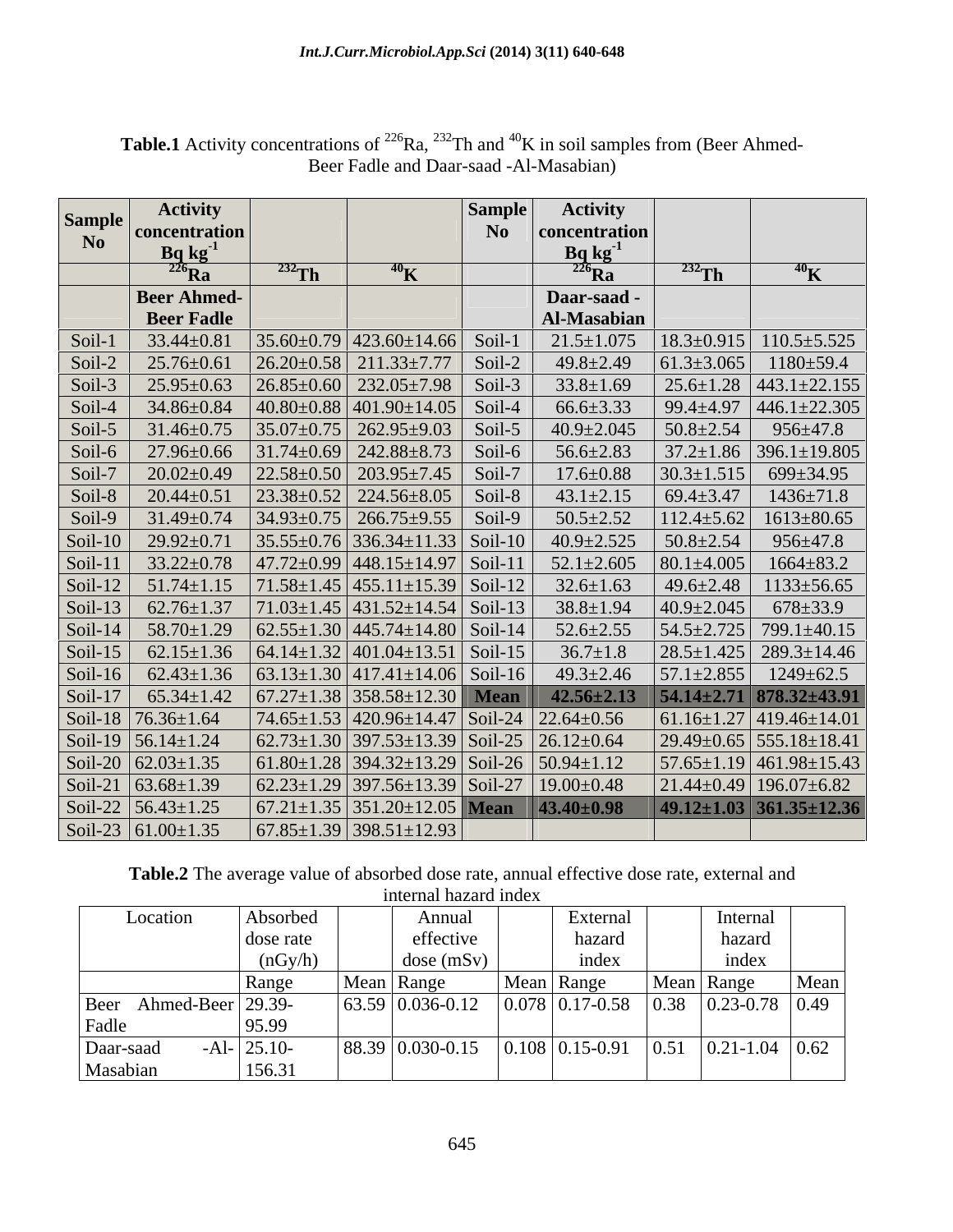

in all area under investigation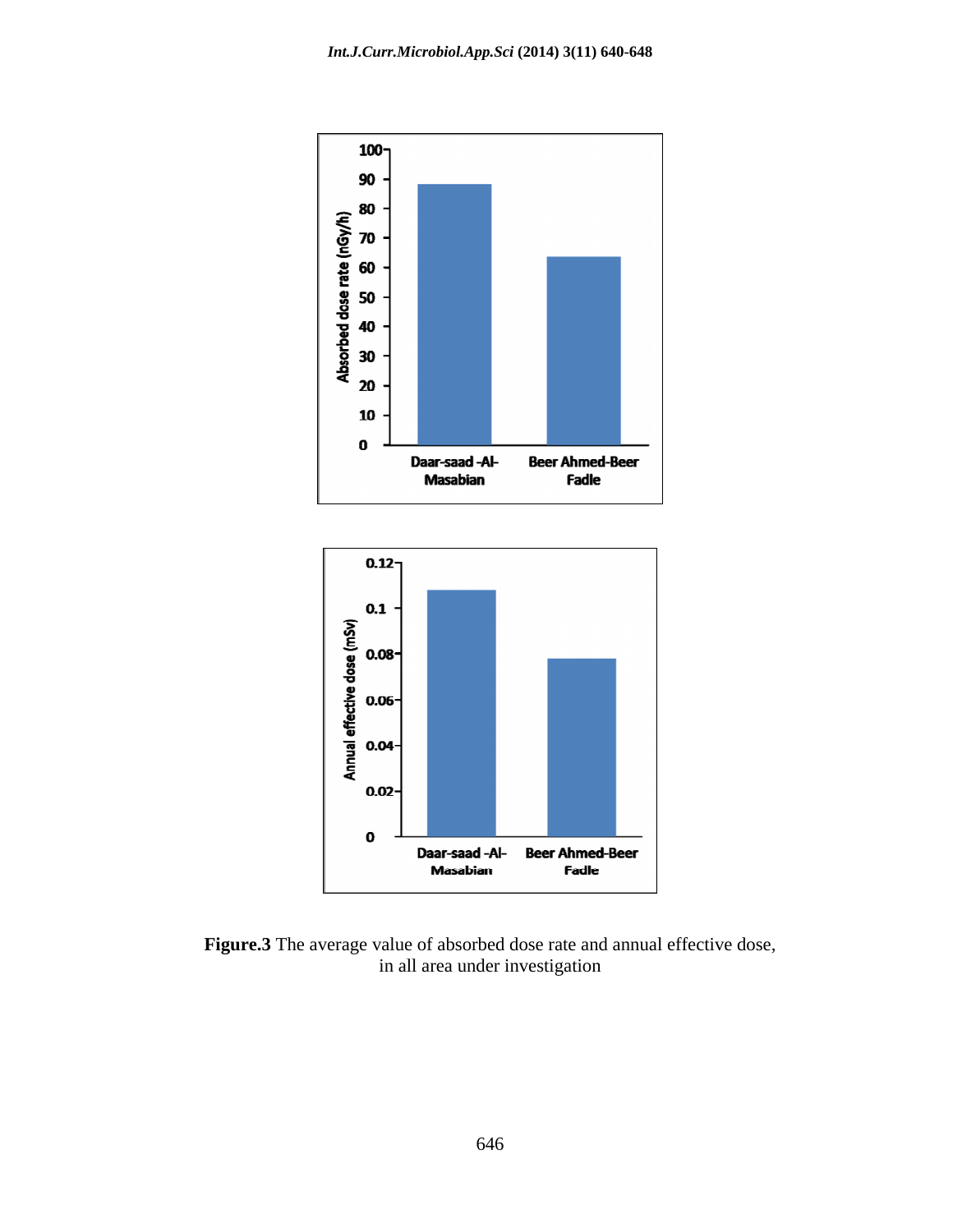

**Figure.4** The average value of external hazard index and internal hazard index in all area under investigation

Alam, M.N., Chowdhury, M.I., Kamal, M., Ghose, S., Islam, M.N., Mustafa, M.N., Miah, M.M.H., Ansary, M.M., 1999. The <sup>226</sup>Ra, <sup>232</sup>Th and <sup>40</sup>K activities in beach sand minerals and **EXECUTE:** 16: 243–250.<br>
Beretka, J., Mathew, P.J. 1985. Natural<br>
M., Ghose, S., Islam, M.N., Mustafa, materials, Industrial wastes and<br>
M.N., Miah, M.M.H., Ansary, M.M., byproducts. *Health Phys.*, 48: 87–95.<br>
1999. The <sup></sup>

**References** 46: 243–250.

- Beretka, J., Mathew, P.J. 1985. Natural radioactivity of Australian building materials, Industrial wastes and byproducts. *Health Phys.*, 48: 87-95.
- 1999. The <sup>226</sup>Ra, <sup>232</sup>Th and <sup>40</sup>K Emran, E.S. 2012. Studies of natural beach soils of Cox's Bazar, soil and water samples from Yemen radioactivity levels of some rocks, soil and water samples from Yemen and Egypt. Ph.D. Thesis, University